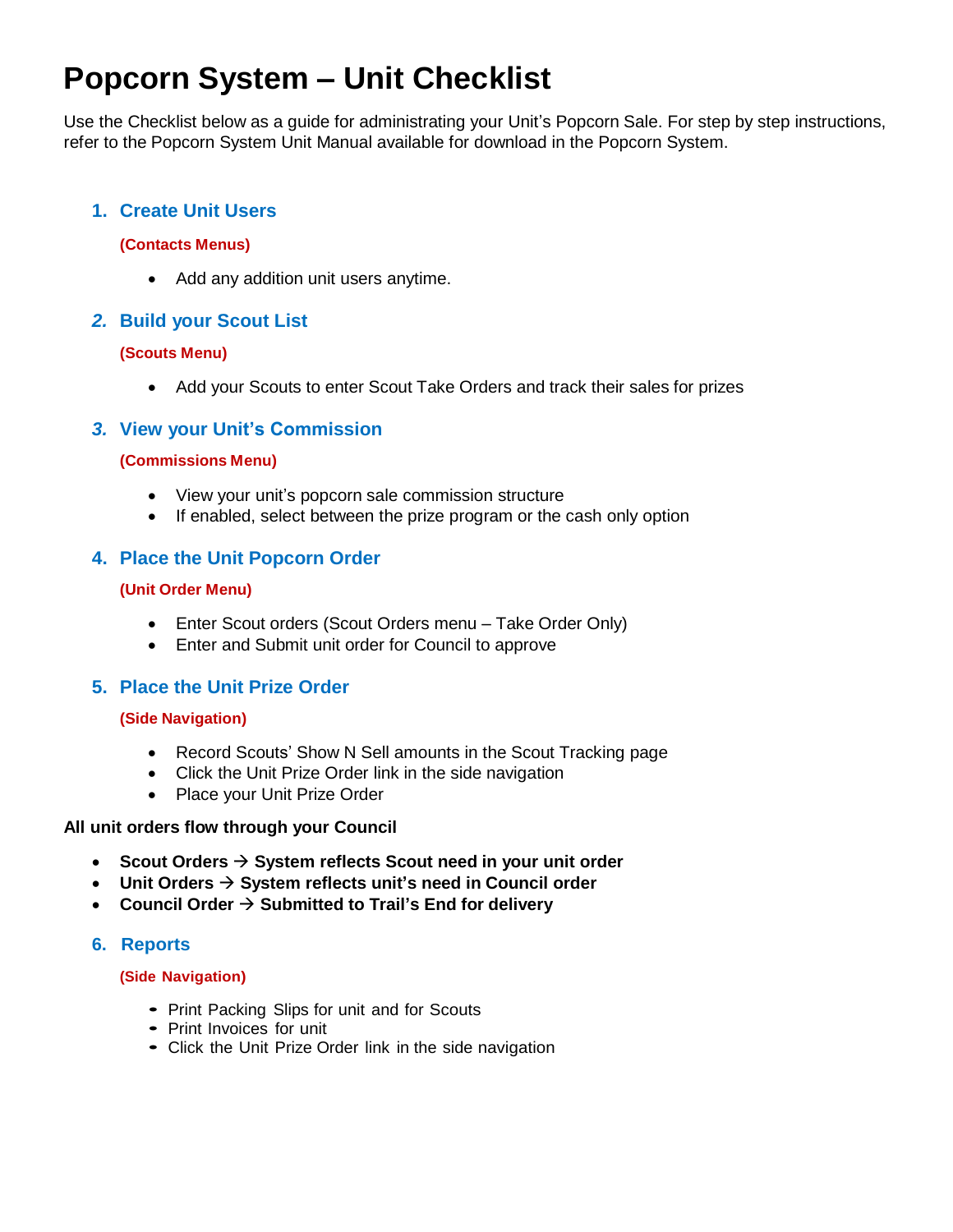# **For more detailed information on how to place your order, track sales by Scout, etc., please refer to the left navigation panel in the Popcorn System.**

# **How to place your Show and Sell Order**

- 1. Sign in to your **[Popcorn System](http://scouting.trails-end.com/)** account (login information provided by your council)
- 2. Click on the **Unit Orders** menu
- 3. Click **New Unit Order,** and select the Campaign (eg. Fall 2016) and the Order from the dropdown menus
- 4. Enter the quantity of cases needed next to each product (column in red below)
- 5. Click on **Save Changes**
- 6. When your order is complete, click on **Submit to Council**



# **Ordering Denominations**

Depending on the order, you may have the option to order in just cases, or possibly even cases and containers.

#### **CS = Case**

A case contains multiple selling units of any given Trail's End product (eg. There are six 18pk cartons of Unbelievable Butter in one case)

#### **CT = Container**

An individual selling unit of any given Trail's End Product (eg. One 18pk carton of Unbelievable Butter)

#### **Containers : Case**

Each product line displays a case per container ratio (eg. 6:1). For example, there are six 18pk cartons of Unbelievable Butter in one case

# **How to add Scouts to the Popcorn System**

- 1. On your Unit Home Page, click on the **Scouts** menu
- 2. Click on **New Scout** (circled in red below)
- 3. Enter the **First Name & Last Name**
- 4. When you are done, click **Submit**
- 5. Scouts that have registered online selling accounts, and that are associated with your unit will already be displayed in your Scout list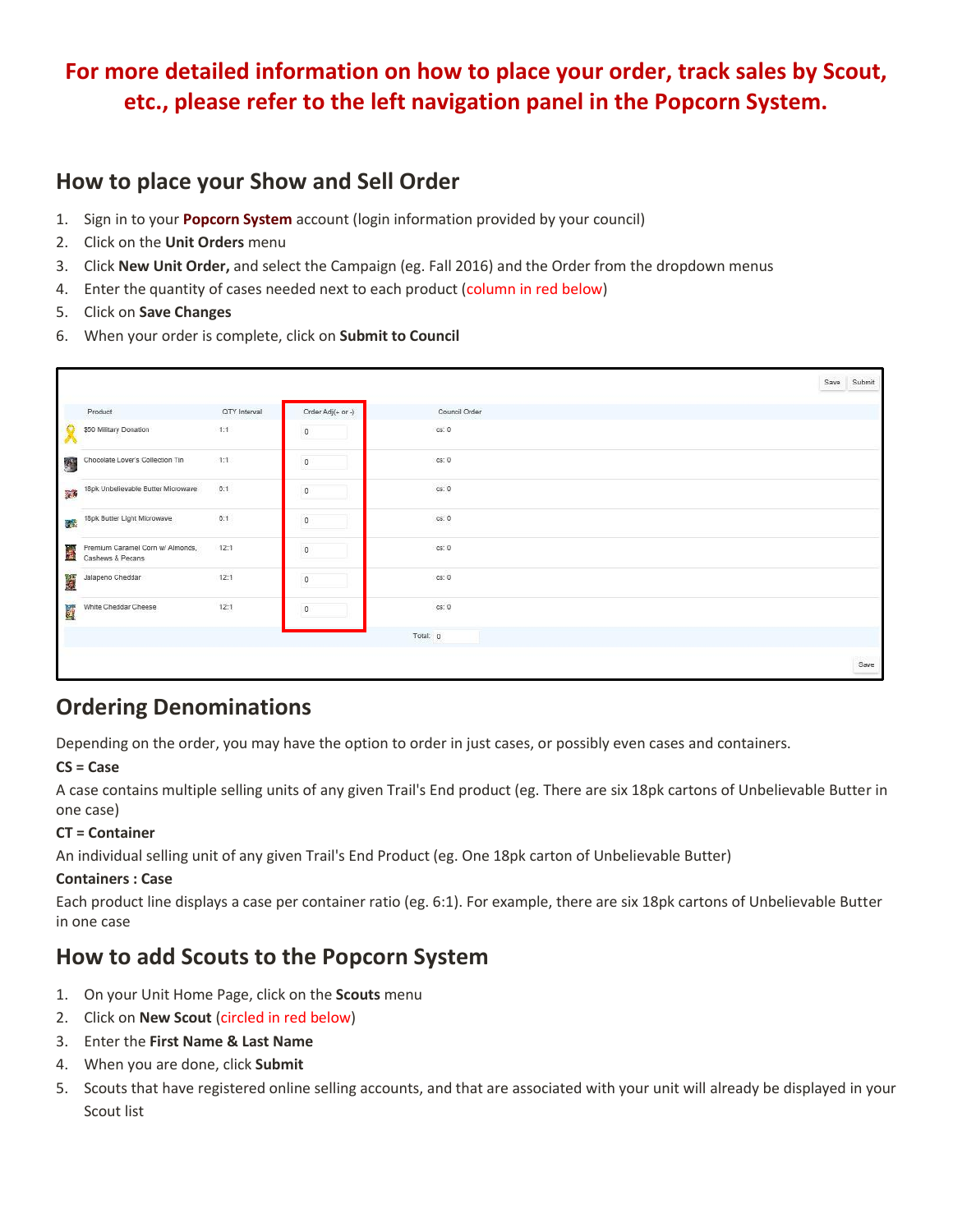|                              | <b>Robs Unit</b><br>unit                                             |                      |                         |  |                          |
|------------------------------|----------------------------------------------------------------------|----------------------|-------------------------|--|--------------------------|
| $\times$                     | CONTACTS<br>DETAIL<br>SCOUTS<br>SCOUT ORDERS UNIT ORDERS COMMISSIONS |                      |                         |  |                          |
| Scout                        | New Scout   Export to Excel                                          |                      |                         |  |                          |
| First Name: Johnny           | Name                                                                 | $\downarrow$ Actions |                         |  |                          |
|                              | Rob B                                                                |                      | New Order <b>a</b> / ii |  | $\hat{ }$                |
| Last Name: Scout<br>$\times$ | Chris N                                                              |                      | New Order <b>a</b> / i  |  |                          |
|                              | Stuart A                                                             |                      | New Order <b>a</b> / i  |  | $\overline{\phantom{0}}$ |
| Cancel<br>Submit             |                                                                      |                      |                         |  |                          |

# **How to credit your Scouts for Show and Sell and Take Order**

- 1. On your unit Home Page, click on the **Scout Orders** menu
- 2. Click the **Scout Tracking** button
- 3. When your Show and Sell sales are **complete**, enter the **total amount sold by each Scout** under the Show and Sell column
- 4. When your Take Order sales are complete, either enter the **total amount sold by each Scout** in the **Take Order** column, or click on **Enter Order** 
	- If you clicked on **Enter Order**, select the campaign and the appropriate order from the dropdown menus, enter the total quantity sold by Scout for each item, and click **Save**
- 5. Return to the **Scout Tracking** menu to continue entering sales for each Scout. **Complete these steps for all Scouts.**

| Fall 2016         | $\overline{\phantom{a}}$                   |                                                   | I            |          |
|-------------------|--------------------------------------------|---------------------------------------------------|--------------|----------|
| <b>Scout Name</b> | <b>Scout SNS</b><br>Order Date: 2016/08/11 | <b>Scout Take Order</b><br>Order Date: 2016/07/01 | Online Total | Total    |
| test scout        | $\circ$                                    | \$150.00                                          |              | \$150.00 |
| Johnny Scout      | $\circ$                                    | <b>Enter Order</b><br>$\bullet$                   |              |          |
|                   | $\bf{0}$                                   | \$150.00                                          |              |          |
|                   |                                            |                                                   |              |          |
|                   |                                            |                                                   |              |          |

### **How to place your Take Order**

- 1. After you have added all sales by Scout, click on the **Unit Orders** menu
- 2. Click the **New Unit Order** button, and select the campaign and the appropriate order from the dropdown menus
- 3. The **Total Scout Need** column shows the orders you entered on the **Scouts / Scout Tracking** pages
- 4. If you have **leftover Show and Sell** product, use it to fill your Take Order by entering **negative numbers in the Order Adjustment** column. (column in red below)
- 5. Your final order will be listed to the right under the **Council Order** column
- 6. **Double check** all of your numbers before submitting to your Council
- 7. Click on **Save Changes**
- 8. When your order is complete, click on **Submit to Council**